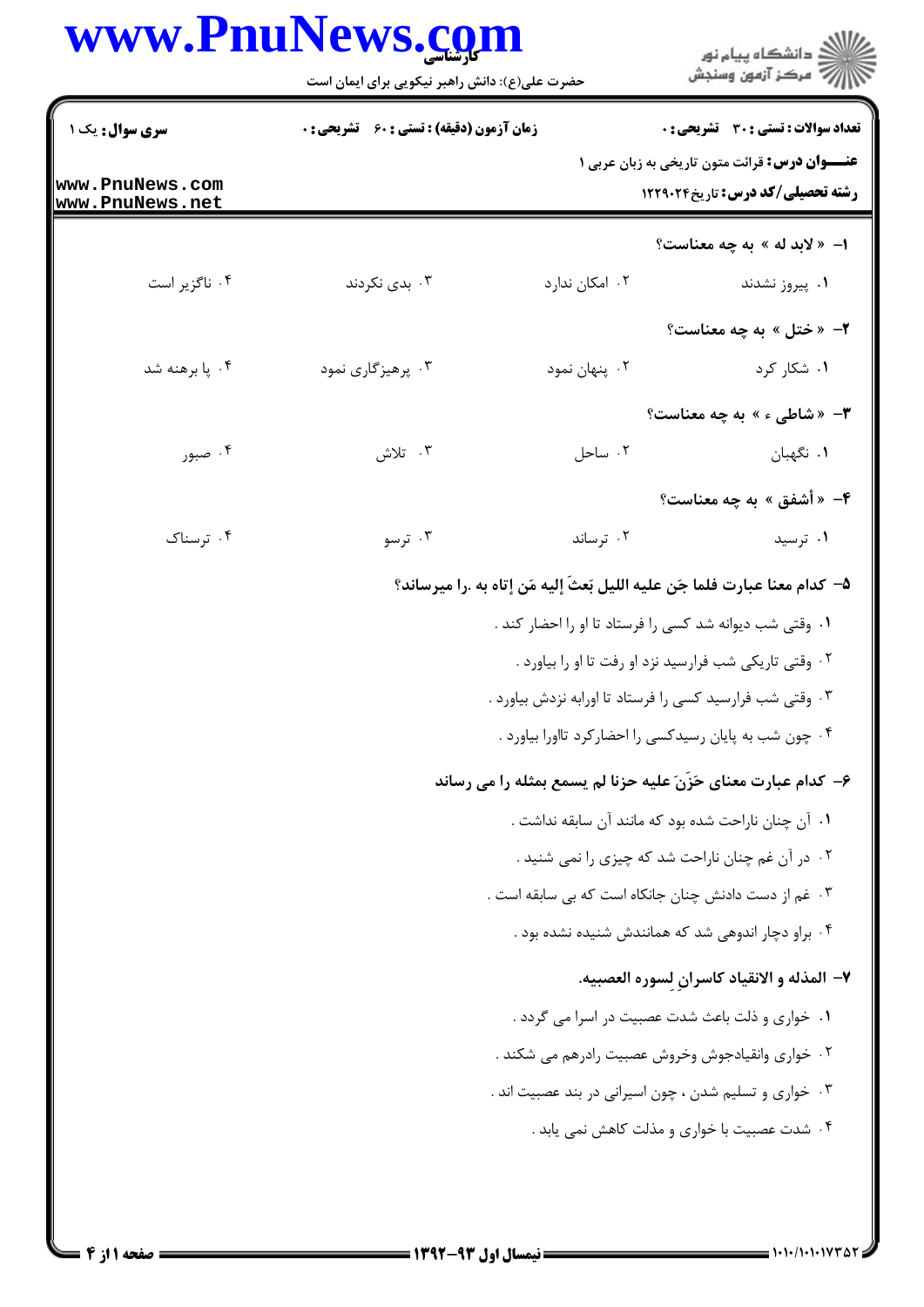|                                           | www.PnuNews.com<br>حضرت علی(ع): دانش راهبر نیکویی برای ایمان است |                                                                                      | <br>  <br>  7   مرکز آزمون وسنجش                                                                                                           |  |
|-------------------------------------------|------------------------------------------------------------------|--------------------------------------------------------------------------------------|--------------------------------------------------------------------------------------------------------------------------------------------|--|
| <b>سری سوال : ۱ یک</b><br>www.PnuNews.com | <b>زمان آزمون (دقیقه) : تستی : 60 ٪ تشریحی : 0</b>               |                                                                                      | <b>تعداد سوالات : تستی : 30 ٪ تشریحی : 0</b><br><b>عنـــوان درس:</b> قرائت متون تاریخی به زبان عربی ۱<br>رشته تحصیلی/کد درس: تاریخ ۱۲۲۹۰۲۴ |  |
| www.PnuNews.net                           |                                                                  | ٨− كدام گزينه معناي صحيح عبارت (فاتّق اللّه ، إيّاک و شقّ العصا)را ميرساند.          |                                                                                                                                            |  |
|                                           | ۰۲ حال که تقوا پیشه کردی ،چرا تفرقه افکنی می کنی؟                |                                                                                      | ٠١. از خدا بترس، چرا عصا را می شکنی؟                                                                                                       |  |
|                                           | ۰۴ از خدا بترس مبادا که عصا را بشکنی .                           |                                                                                      | ۰۳ از خدا بترس و از تفرقه برحذر باش .                                                                                                      |  |
|                                           |                                                                  | ۹-   معنا ی   عبارت (و ظَهَر من فِعله ما دلَّ علی تصدیقِ ما رُمی به)کدام گزینه است . |                                                                                                                                            |  |
|                                           |                                                                  | ۰۱ از اعمالش درستی آن چه را که به او نسبت دادند ظاهر بود .                           |                                                                                                                                            |  |
|                                           |                                                                  |                                                                                      | ۰۲ از ظاهر اعمالش می شد درستی باطن او را فهمید.                                                                                            |  |
|                                           |                                                                  | ۰۳ اعمالش نشانگر درستی نسبتی بود که به او داده بودند .                               |                                                                                                                                            |  |
|                                           |                                                                  |                                                                                      | ۰۴ ظاهر اعمالش بیانگر درستی باطن اعمال او بود .                                                                                            |  |
|                                           |                                                                  | ∙ا− در چه صورت اسم تفضیل، معادل صفت برترین(عالی) ترجمه می شود ؟                      |                                                                                                                                            |  |
|                                           | ۰۲ پس ازآن اسم جمع بیاید.                                        |                                                                                      | ٠١ وقتي كه پس از آن فعل بيايد .                                                                                                            |  |
|                                           | ۰۴ موارد ب و ج                                                   | ۰۳ اگر پس از اسم تفضیل اسم مذکر بیاید .                                              |                                                                                                                                            |  |
|                                           |                                                                  | اا- نوع حرف لام در کلمه ی « لیَختارَ » در کدام گزینه آمده است ؟                      |                                                                                                                                            |  |
|                                           | ۲. لام در معناي زمان حال فعل مضارع                               |                                                                                      | ٠١. لام امر غايب                                                                                                                           |  |
|                                           | ۰۴ لام تعليل                                                     |                                                                                      | ۰۳ جزو حروف اصلی خود کلمه است                                                                                                              |  |
|                                           |                                                                  |                                                                                      | 1۲- کدام گزینه « اسم تفضیل » نیست ؟                                                                                                        |  |
| ۰۴ شَرّ                                   | ۰۳ صغری                                                          | ۰۲ أبيض                                                                              | ٠١ أفضَل                                                                                                                                   |  |
|                                           |                                                                  |                                                                                      | <b>۱۳</b> - کدام گزینه نادرست است ؟                                                                                                        |  |
| ۰۴ يا أيتّها المرئه                       | ۰۳ یا الله                                                       | ۰۲ يا معلّم                                                                          | ٠١. يا الطّبيب                                                                                                                             |  |
|                                           |                                                                  |                                                                                      | ۱۴- کدام کلمه « جمع » نمی باشد ؟                                                                                                           |  |
| ۰۴ عکازه                                  | ۰۳ الجَوارح                                                      | ٢. أضعاف                                                                             | ۰۱ حظوظ                                                                                                                                    |  |
|                                           |                                                                  |                                                                                      | ۱۵– در کدام گزینه مدح و ذم نیامده است ؟                                                                                                    |  |
| ۰۴ ساء                                    | ۰۳ نعمَ                                                          | ۰۲ رغبه                                                                              | ۰۱ بئسَ                                                                                                                                    |  |
|                                           |                                                                  |                                                                                      |                                                                                                                                            |  |
|                                           |                                                                  |                                                                                      |                                                                                                                                            |  |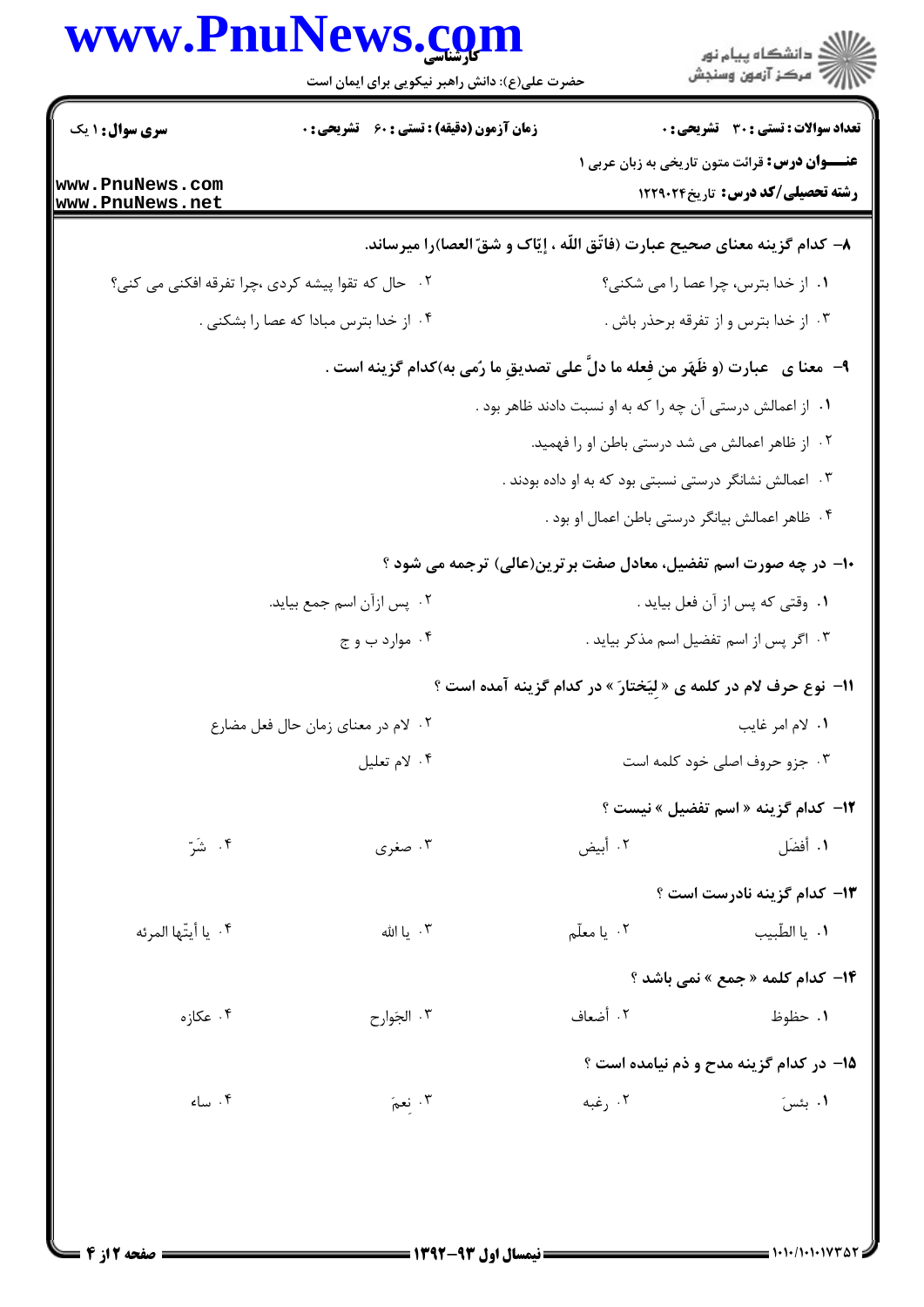## www.PnuNews.com

|                                    | www.PnuNews.com<br>حضرت علی(ع): دانش راهبر نیکویی برای ایمان است |                                                                | ڪ دانشڪاه پيا <sub>م</sub> نور<br>(7 مرڪز آزمون وسنڊش |
|------------------------------------|------------------------------------------------------------------|----------------------------------------------------------------|-------------------------------------------------------|
| <b>سری سوال : ۱ یک</b>             | زمان آزمون (دقیقه) : تستی : 60 - تشریحی : 0                      |                                                                | <b>تعداد سوالات : تستی : 30 ٪ تشریحی : 0</b>          |
| www.PnuNews.com<br>www.PnuNews.net |                                                                  | <b>عنــــوان درس:</b> قرائت متون تاریخی به زبان عربی ۱         | <b>رشته تحصیلی/کد درس:</b> تاریخ۲۲۹۰۲۴                |
|                                    |                                                                  | ۱۶- کدام گزینه در مورد « ابن اثیر » درست می باشد ؟             |                                                       |
|                                    |                                                                  | ٠. كتاب اللباب في تهذيب الأنساب از اوست .                      |                                                       |
|                                    |                                                                  | ٠٢ كتاب الكامل از مشهورترين اثر اوست .                         |                                                       |
|                                    |                                                                  | ۰۳ نویسنده ی کتاب اخبارالطوال است .                            |                                                       |
|                                    |                                                                  |                                                                | ۰۴ موارد الف و ب                                      |
|                                    |                                                                  | <b>۱۷- کدام گزینه در مورد « دینوری » درست می باشد</b> ؟        |                                                       |
|                                    | ۰۲ ایرانی الاصل بود .                                            |                                                                | ۰۱ نویسنده ای عرب بود .                               |
|                                    | ۰۴ موارد ب و ج                                                   | ۰۳ نویسنده ی کتاب اخبارالطوال است .                            |                                                       |
|                                    |                                                                  | <b>۱۸- کدام گزینه در مورد واژه ی « جَعَلَ</b> » درست می باشد ؟ |                                                       |
|                                    | ۰۲ پیش از فعل مضارع به کار می رود .                              |                                                                | ٠١. از افعال شروع است .                               |
|                                    | ۰۴ موارد الف و ب                                                 |                                                                | ۰۳ پیش از فعل ماضی می آید .                           |
|                                    |                                                                  | ۱۹- کدام گزینه در مورد «اسم فعل » درست است ؟                   |                                                       |
|                                    | ۲. فعلی است دارای معنی اسم                                       | <b>۱.</b> اسمی است دارای معنای فعل                             |                                                       |
|                                    | ۰۴ موارد ب و ج                                                   |                                                                | ۰۳ نشانه های فعل را می پذیرد                          |
|                                    |                                                                  |                                                                | <b>٣٠</b> - كدام گزينه « اسم فعل » نيست ؟             |
| ۰۴ آمین                            | ۰۳ ضرس                                                           | ۰۲ هَلُم                                                       | ۰۱ صَه                                                |
|                                    |                                                                  | <b>۲۱</b> - زلزله ها در سال ۲۴۲ رخ داده است .                  |                                                       |
|                                    |                                                                  | ۰۱ قد حدثت الزلازل سنه مائتين و اثنتين و أربعين                |                                                       |
|                                    |                                                                  | ۲. كانت الزلازل عام مائتان و اثنتان و أربعين                   |                                                       |
|                                    |                                                                  | ۰۳ كانت قد حدثت الزلزالات عام اثنتين و أربعون و مائتين         |                                                       |
|                                    | ۰۴ وقعت الهزات سنه اثنين و أربعين و مائه                         |                                                                |                                                       |
|                                    |                                                                  | <b>۲۲</b> – کدام گزینه از آثار ابن هشام می باشد ؟              |                                                       |
| ۰۴ سیره نبویه                      | ۰۳ الفخری                                                        | ٢. الإرشاد                                                     | ۱. مغازی                                              |
|                                    |                                                                  |                                                                |                                                       |